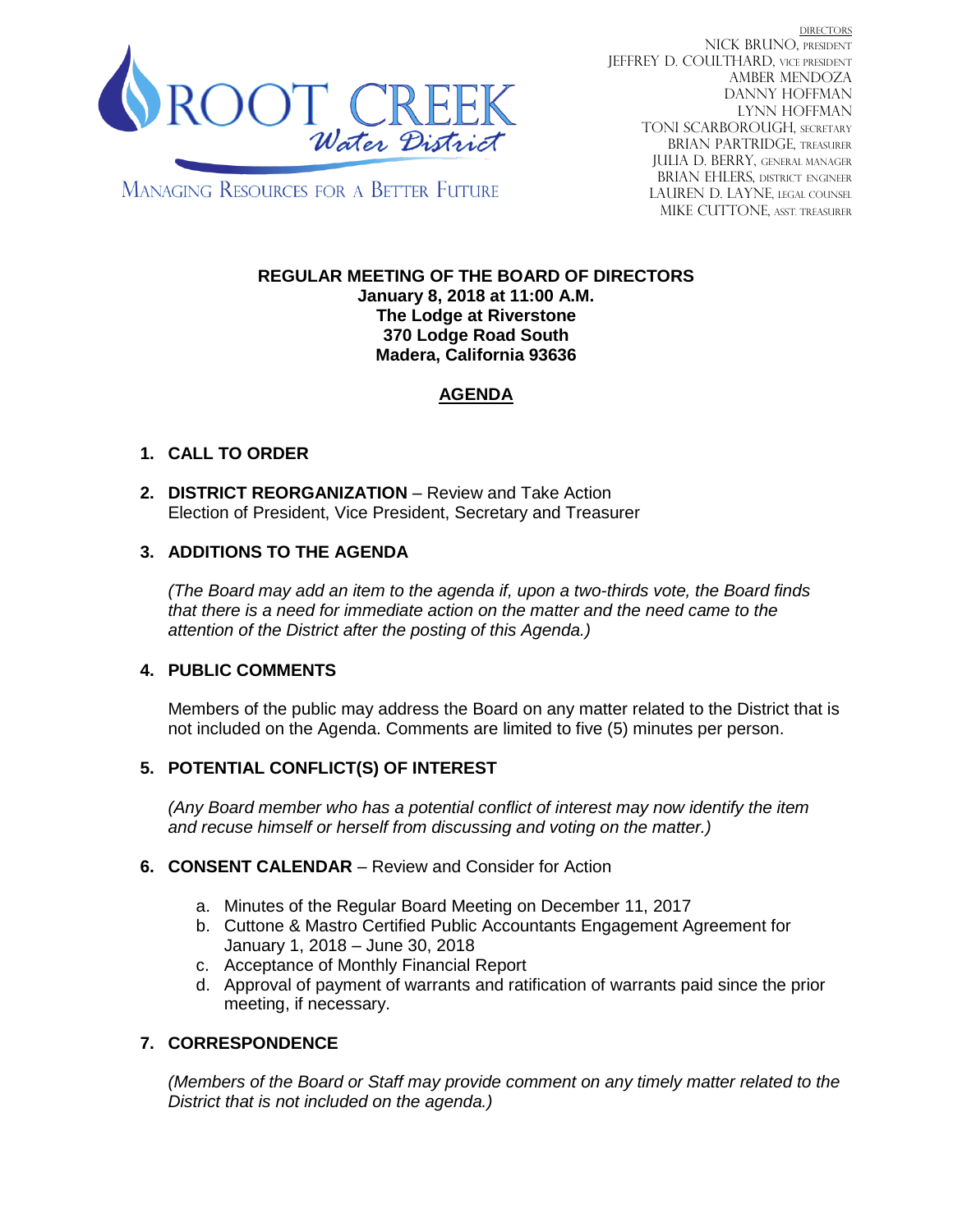#### **8. GENERAL MANAGER'S REPORT** – Review and consider taking action

- a. District Emails & Website Review and consider taking action
- b. Landowner Meetings
- c. Letter to Division of Drinking Water
- d. JPIA Inspection Report
- e. Annexation Update
- f. Other District Matters Review and consider taking action

#### **9. BOARD ACTION ITEMS** - The Board may take action on any of the following items

- a. **Set 2018 Annual Rates, Fees and Assessments** Review and consider taking action
	- i. **Set Annual Assessment Rate**
	- iii. **Set Annual Groundwater Recharge Fee (groundwater)**
	- iv. **Set Annual Surface Water Charge**
	- v. **Set Annual Municipal Water Rate**
	- vi. **Set Municipal Wastewater Rate**
	- vii. **Set Municipal Storm Drain Rate**
- b. **2018 Budget** Review and consider taking action to adopt the 2018 Budget.
- c. **Ag Water Meter Policy** Review and consider taking action
- d. **Review of Comparative Analysis on Employees versus Independent Contractors; Consider Authorization of Applicable Policies & Procedures.** Analysis from Che Johnson regarding the cost of employees versus independent contractors and the cost to prepare appropriate policies and procedures – Review and take action

### **10. COMMITTEE REPORTS**

a. **Water Supply and Utilization – Ad Hoc Committee.** Report from the Ad Hoc Committee on water supply agreement discussions and potential special projects.

#### **11. DISTRICT ENGINEER'S REPORT**

- a. Replacement of Agricultural Meter 141 Review and consider taking action
- b. Groundwater level measurements update on program monitoring for CASGEM
- c. Operations 2017 Annual Report & Monthly Report Review and consider taking action
- d. Expansion of River Point of Diversion Review and consider taking action
- e. Madera County Storm Water Resource Plan Response to Comments review and consider taking action